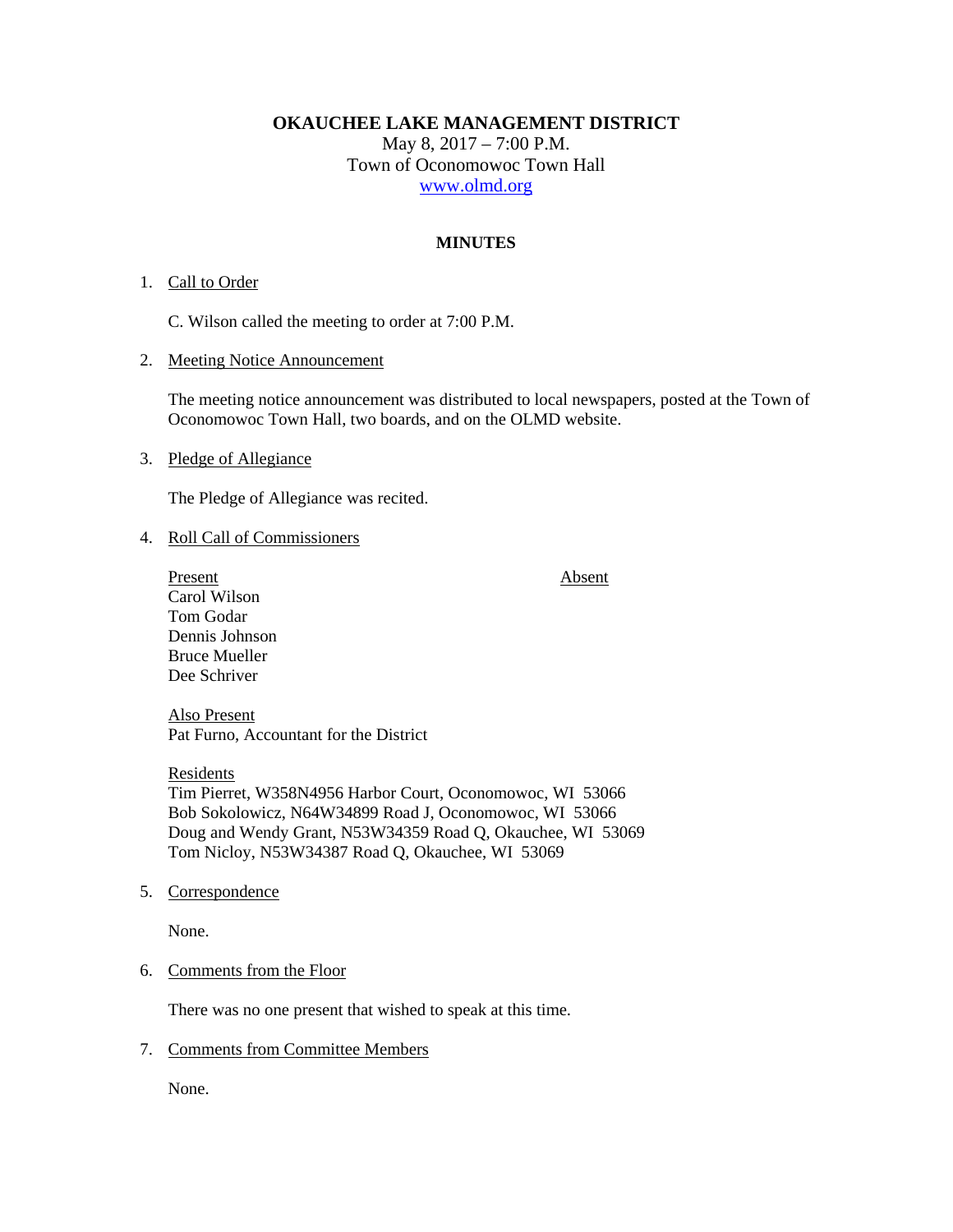8. Discuss & Act on Report of the Treasurer

D. Schriver reported the following:

| Total Revenues:     | \$311,466.30 |
|---------------------|--------------|
| Total Expenditures: | \$57,344.91  |
| Total:              | \$254,121.39 |

**D. Johnson moved to accept the Report of the Treasurer as presented. B. Mueller seconded the motion. There was no further discussion. All were in favor. Motion carried unanimously.** 

### 9. Approve Checks & Vouchers

**B. Mueller moved to approve the bills paid from April – May, 2017. D. Johnson seconded the motion.** Discussion took place regarding the use of banners in the summer weed harvesting crew hiring process. **There was no further discussion. All were in favor. Motion carried unanimously.** 

## 10. Approve Previous Meeting Minutes

# **B. Mueller moved to approve the April 10, 2017 meeting minutes as presented. D. Johnson seconded the motion. There was no further discussion. All were in favor. Motion carried.**

## 11. Aquatic Plant Management Report

D. Johnson reported the weed harvesting crew was hired and ready to go. Many members of the crew had been re-hired from last year with four members new this year. A weed harvesting start date was not determined at this time. There were two new locations for the harvested weed loads. One farmer wanted 100 loads. All weed harvesting equipment was ready and would be placed in the water in the next few days. Weed growth was starting and was weather dependent. Earlier weed growth was anticipated due to the little ice/snow cover and warmer temperatures this winter.

# 12. Discuss Small Pond on Tierney Bay

Doug and Wendy Grant, N53W34359 Road Q, introduced themselves. They were interested in learning how chemical treatment of Tierney Bay was handled in the past as well as whether there were any future treatment plans. D. Johnson explained chemical spraying of Tierney Bay was requested through the DNR chemical weed treatment application; however, it was unlikely that it would be sprayed due to lack of DNR support for chemical treatment and a preference for other methods, such as mechanical removal or aeration. D. Grant was concerned about the lack of long-term solution for resolving the issue of weed growth, treatment and general ability to navigate the bay. To that end, he offered to allow placement of an aerator under his dock to assist in keeping the water flowing in the bay to prevent stagnation which promoted additional weed growth.

Tom Nicloy, N53W34387 Road Q, explained the board that had been installed in Tierney Bay to prevent outflow of duckweed was no longer in place. If the DNR did not want to chemically treat the area, then he thought an aerator should be installed to assist with the water flow. D. Johnson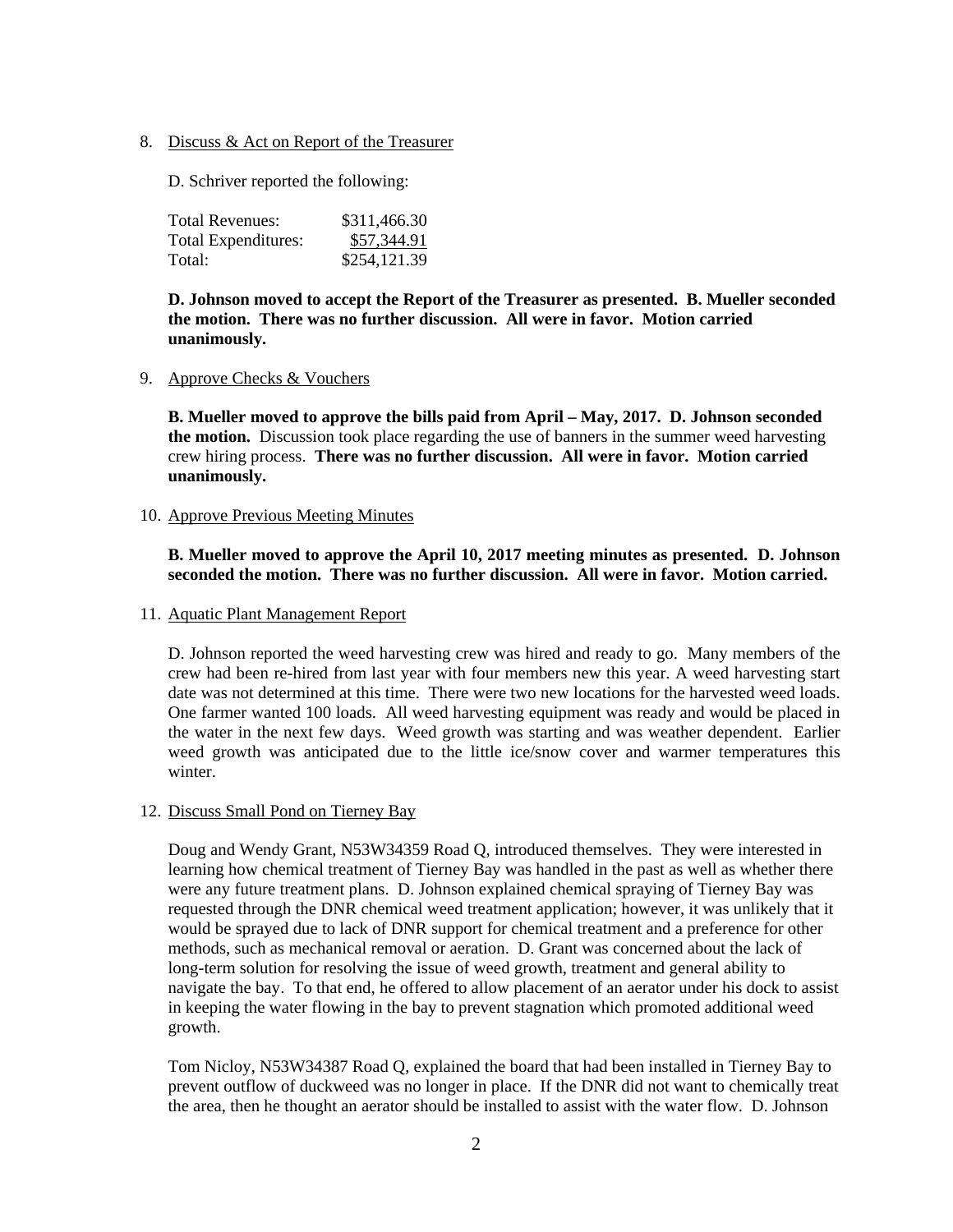explained the removal of the board would not contribute to a solution of the current weed growth issue in Tierney Bay. While duckweed did not like turbulence, an aerator would only help the problem, not solve it. The DNR remained concerned about a fish kill or removal of native plants with the methodologies that might prove more effective in removing the duckweed, such as a product called SONAR. Discussion ensued regarding whether placement of an aerator would require a permit, the cost of an aerator and liability for the placement of the aerator. T. Godar suggested that additional information be provided by residents regarding the potential costs associated with installing an aerator. While there was not an opportunity for expenditure from this year's budget, an estimate would allow the matter to be discussed at future budget meetings. It was suggested that the riparian owners might contact the DNR to alert them that Tierney Bay concerns remain by the riparian owners in that area and to potentially work with the DNR to determine a course of action.

#### 13. Discuss & Act on Marina/Gas Proposed By Foolery's

C. Wilson explained several Board members recently attended a Town of Oconomowoc Public Hearing on the marina/gas item being proposed by Foolery's. While few details were available, the proposal was an amendment to an existing Conditional Use for the property. Concerns remained regarding the proposed location. The proposed area near the bridge going into Lower Okauchee was already congested. The proposal included an above-ground 550 gallon gas tank located approximately 10 feet from the lake. The gas tank would be placed in concrete with a six inch lip around the edge to assist in the event of a spill. The gas service would be fully staffed on Saturdays and Sundays with a call button for service during the week. While there was discussion of bars being placed around the tank and "No Smoking" signage, there was little discussion of how to handle any spillage and how to protect the lake. The next Town of Oconomowoc Plan Commission meeting on this matter was slated for May 15, 2017. T. Godar explained there were two issues related to safety and environmental impacts to the lake that also remained a concern. It was noted that the Okauchee Fire Chief and Town of Oconomowoc Police Chief had not yet been asked to provide input on this proposal. Bob Sokolowicz also noted that there was a 50 foot hose to the gas tank to cover a large area. He questioned what would prevent someone from filling a car with gas from that tank. The Town allowed a fence four feet in height; however, the proposal included a request for a six foot high fence. It seemed a bit unfair that riparian owners could not place a shed within 75 feet of the lakeshore; however, a 550 gallon gas tank would be allowed.

Concern was expressed about the location of the tank relative to the lake congestion, safety for all with adequate engineering and training in place as well as a lack of safeguards in place to prohibit negative environmental impacts.

**T. Godar moved to opposed immediate approval until there is satisfactory review of congestion and safety issues of the current location and that the engineering and training process for delivery of gas is sufficient to satisfy the OLMD Board of Commissioners that there is not an environmental issue associated with this matter that could negatively affect the lake. D. Johnson seconded the motion. There was no further discussion. All were in favor. Motion carried unanimously.** 

## 14. Discuss Muskrat Nuisance Remedy

Tim Pierret, W358N4956 Harbor Court, introduced Arnold Groehler to the OLMD Board. A. Groehler was considered the foremost expert working with the DNR regarding muskrats. T. Pierret shared information regarding A. Groehler's opinion on muskrats in and around Okauchee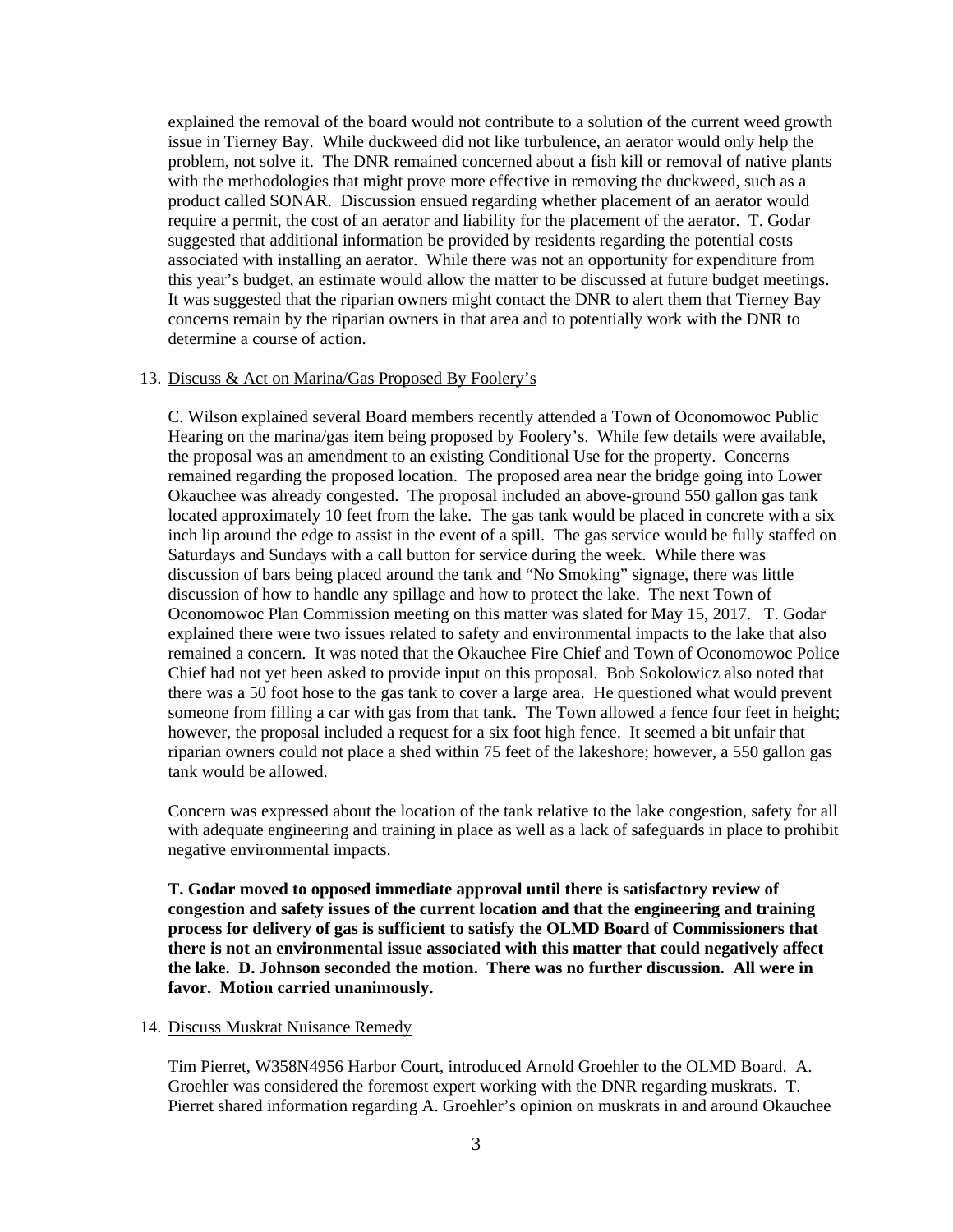Lake, trapping experience, pricing for removal and contact information. Several areas lakes had contracted with A. Groehler regarding nuisance rodent removal; however, Okauchee Lake had not yet done so. T. Pierret requested this service be included in the OLMD budget for next year.

A. Groehler explained he had been trapping his entire life and had provided animal control measures for various municipalities, lake districts and golf courses for a long time. He first trapped muskrats on Okauchee Lake in 1972 in Stumpy Bay; however, his work spanned the entire lake over time. The lake had everything a muskrat needed including shelter, water and aquatic plant life for food. Muskrats were primarily located in quiet bays out of the wind with steeper shoreline that allowed them to put burrows into rocks, pylons or an old concrete wall. He found he was spending too much of his trapping time on Okauchee Lake in disjointed efforts. He preferred to trap once in spring and again in fall to be proactive and get ahead of the population increases. Muskrats had three litters a year. Every female in the spring was without predators and as a result, damage resulting from the litters would be found in late fall to early spring. His preference was to go out early in the spring when the water was clear and trap the muskrats at that time. To that end, he suggested the OLMD request a response from its residents to determine the level of muskrat nuisance on the lake. For \$1,000 he would come to Okauchee Lake in the spring for a week and again in the fall to trap and remove the muskrats. He had an excellent working relationship with the DNR for muskrat removal.

T. Pierret explained the \$1,000 request to remove muskrats from all of Okauchee Lake would be money well spent in his opinion and would be a minimal amount in comparison with other potential bids for the same removal. He thought all would dislike having a small child fall through the muskrat holes that were carved out below the shoreline surface while out playing in yards. Each spring muskrats caused massive damage to lakeshore resident's property. Because muskrats tended to go back to the same burrows in which they were raised, the muskrat problem continued for homeowners each year causing problems annually. He thought the problem could be managed with A. Groehler's assistance through the OLMD budget next year to keep the problem in control.

D. Johnson questioned whether a report could be provided regarding removal statistics. A. Groehler explained he worked with a point of contact to coordinate activities on the lake and would send pictures showing results to those interested. He relied on residents to provide him with information on where muskrats were problematic. It would be helpful to have the OLMD provide names of interested people. He would then secure all necessary permits from the DNR as a designated agent. Last year he removed between 200-300 muskrats from Okauchee Lake. It was ineffective to remove them by complaint from individuals over an entire season. He would like to remove as many as possible at one time. Currently a handful of individuals were bearing the removal costs for the benefit of all. He charged \$100 per homeowner currently and had worked with 35-50 homeowners last year. He preferred to visit the lake with a coordinated effort at a cost of \$1,000 for spring and fall trapping events to get ahead of the population. All parts of the trapped muskrat were used in various conservation efforts. The pelts were sold, oil and fat were rendered into 16 different oils, and the remainder of the animal was also used in pet foods.

C. Wilson invited T. Pierret and A. Groehler to attend the OLMD Annual Meeting on August 28, 2017 to discuss this issue and potentially include it in the annual budget. A. Groehler suggested an article soliciting interest in having a trapper come to Okauchee Lake for removal of muskrats be provided via website or newsletter to OLMD residents. This would assist the OLMD in determining a budget.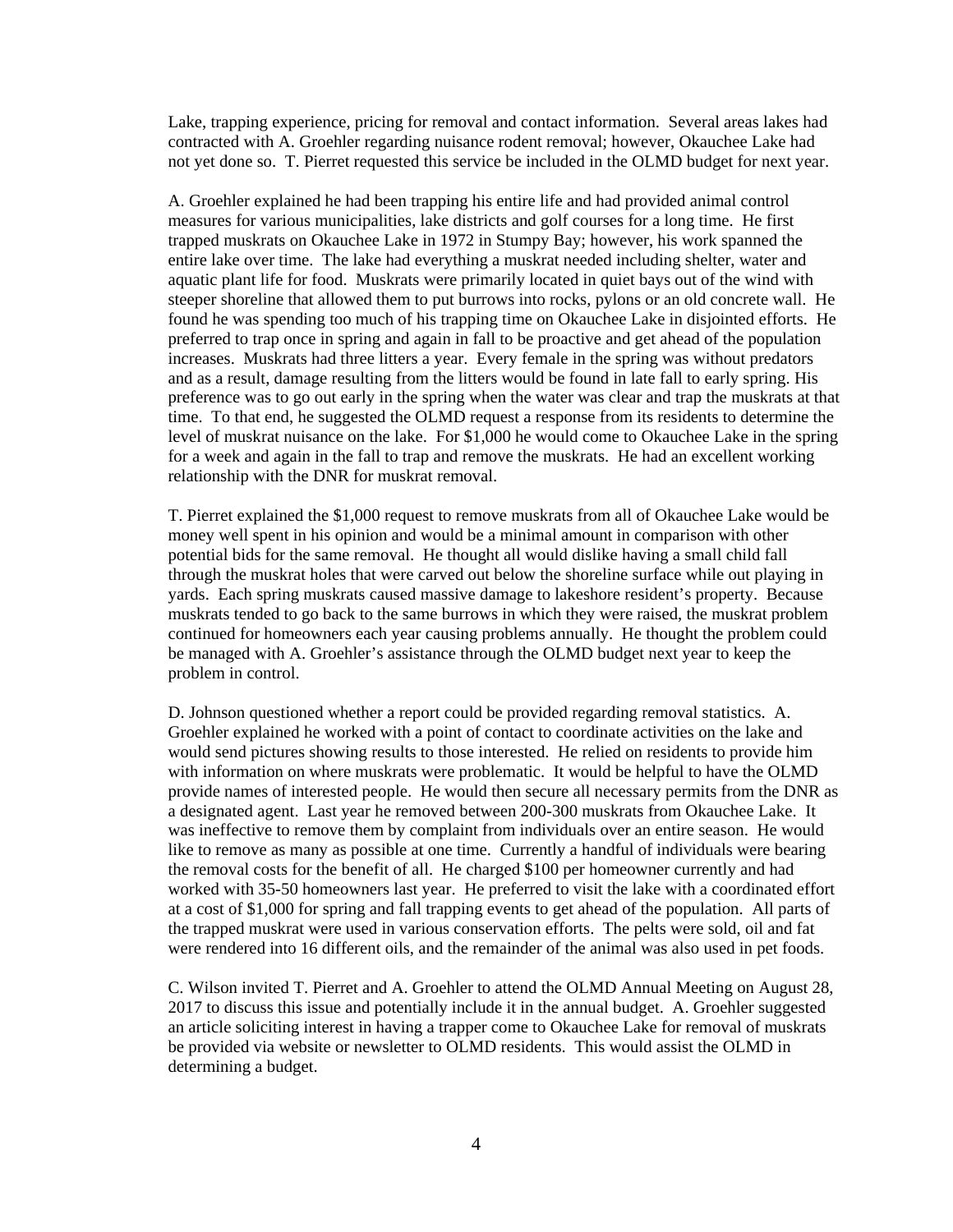15. Discuss & Act on Insurance Coverage Quote

D. Schriver explained there were few insurance companies that provided coverage with groups similar to the OLMD. A small increase was being requested by the current insurance company. Coverage options were discussed relative to the liabilities covered. D. Schriver noted the renewal amount was within budget.

**B. Mueller moved to renew the current Okauchee Lake Management District insurance coverage with the Glatfelter Insurance Group as presented for the next year. C. Wilson seconded the motion. There was no further discussion. All were in favor. Motion carried unanimously.** 

## 16. Discuss & Act on Employee Handbook Policies

This item was placed on the next OLMD meeting agenda.

## 17. Update on 2017 Newsletter

The draft newsletter was reviewed and would be distributed later in the week.

- 18. Website Items
	- Website maintenance of information done since the last meeting included updated lake levels, monthly posts on Aquatic Invasive Species articles from Waukesha County, and updated weed harvesting information. An article on muskrats and conservation efforts would be placed on the OLMD website prior to the next meeting.

### 19. Future Agenda Items

The following items were suggested for inclusion on the next regular meeting agenda:

• Discuss & Act on Employee Handbook Policies

### 20. Set Future Meetings

The next regular OLMD meeting was scheduled for June 12, 2017.

21. Motion to enter Closed Session pursuant to §19.85(1)(c): "Considering employment, promotion, compensation or performance evaluation data of any public employee over which the governmental body has jurisdiction or exercises responsibility." (Performance review and compensation for OLMD employees)

**T. Godar moved to enter Closed Session pursuant to Wis. Stats. §19.85(1)(c): Considering employment, promotion, compensation or performance evaluation data of any public employee over which the governmental body has jurisdiction or exercises responsibility. (Performance review and compensation for OLMD employees) at 8:32 P.M. C. Wilson seconded the motion. There was no further discussion. A Roll Call vote was taken: Wilson, aye; Godar, aye; Schriver, aye; Mueller, aye; Johnson; aye. Motion carried.**